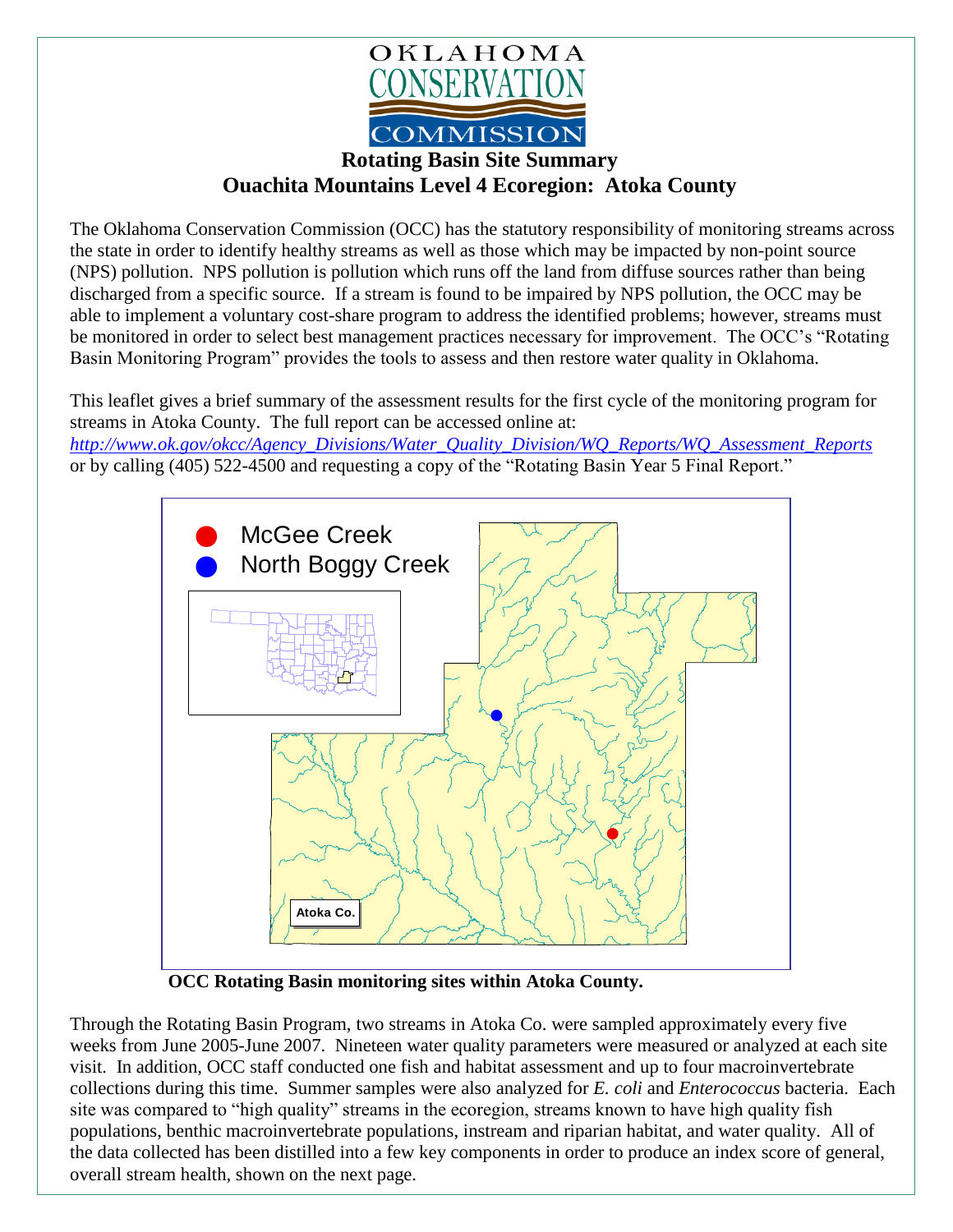**Summary of general stream health as determined by comparison to high quality streams in the Ouachita Mountains ecoregion and by assessment using Oklahoma State Water Quality Standards†.**

|                                                         | <b>Good</b>        | <b>Poor</b>                        |
|---------------------------------------------------------|--------------------|------------------------------------|
| moderate<br>good<br>poor                                | <b>McGee Creek</b> | <b>North Boggy</b><br><b>Creek</b> |
| <b>Overall Stream Health</b>                            | 53                 | 25                                 |
| Phosphorus                                              | 5                  | 3                                  |
| Nitrogen                                                | 5                  | 5                                  |
| Ammonia                                                 | 5                  | 5                                  |
| Dissolved Oxygen                                        | 5                  | $1*$                               |
| pH                                                      | 5                  | 5                                  |
| Turbidity                                               | 5                  | 5                                  |
| Salts (chloride, sulfate, TDS)                          | 5                  | $-5$                               |
| Fish                                                    | 5                  | $\mathbf{1}$                       |
| Macroinvertebrates                                      | 5                  | 5                                  |
| Instream/Riparian Habitat                               | 3                  | 5                                  |
| <b>Bacteria</b>                                         | 5                  | $-5$                               |
| Scale of 1-5 with 5 being the best                      |                    |                                    |
| 1=significantly worse than high quality sites<br>KEY:   |                    |                                    |
| $3$ =not as good as high quality sites but not impaired |                    |                                    |
| 5=equal to or better than high quality sites            |                    |                                    |
| -5=impaired by state standards                          |                    |                                    |

**McGee Creek (OK410400-07-0010C):** This stream is not impaired and is comparable to high quality sites within the ecoregion for all parameters except instream/riparian habitat, which is only slightly worse than the high quality sites.

North Boggy Creek (OK410400-08-0010M): This stream is on the state's 303(d) list<sup>†</sup> as impaired for bacteria, total dissolved solids and sulfates. Total dissolved solids and sulfates are indicators of high mineral content. The fish community was poor in relation to the high quality sites in the ecoregion. All other values were good.

*† The use of Oklahoma Water Quality Standards to assess streams and the 2008 results are described in the DEQ's 2008 Integrated Report, accessible online at http://www.deq.state.ok.us/wqdnew/305b\_303d/2008\_integrated\_report\_entire\_document.pdf*

*\* This site may be listed as impaired by state standards, but ongoing research indicates that low dissolved oxygen levels occur naturally in this part of the state*